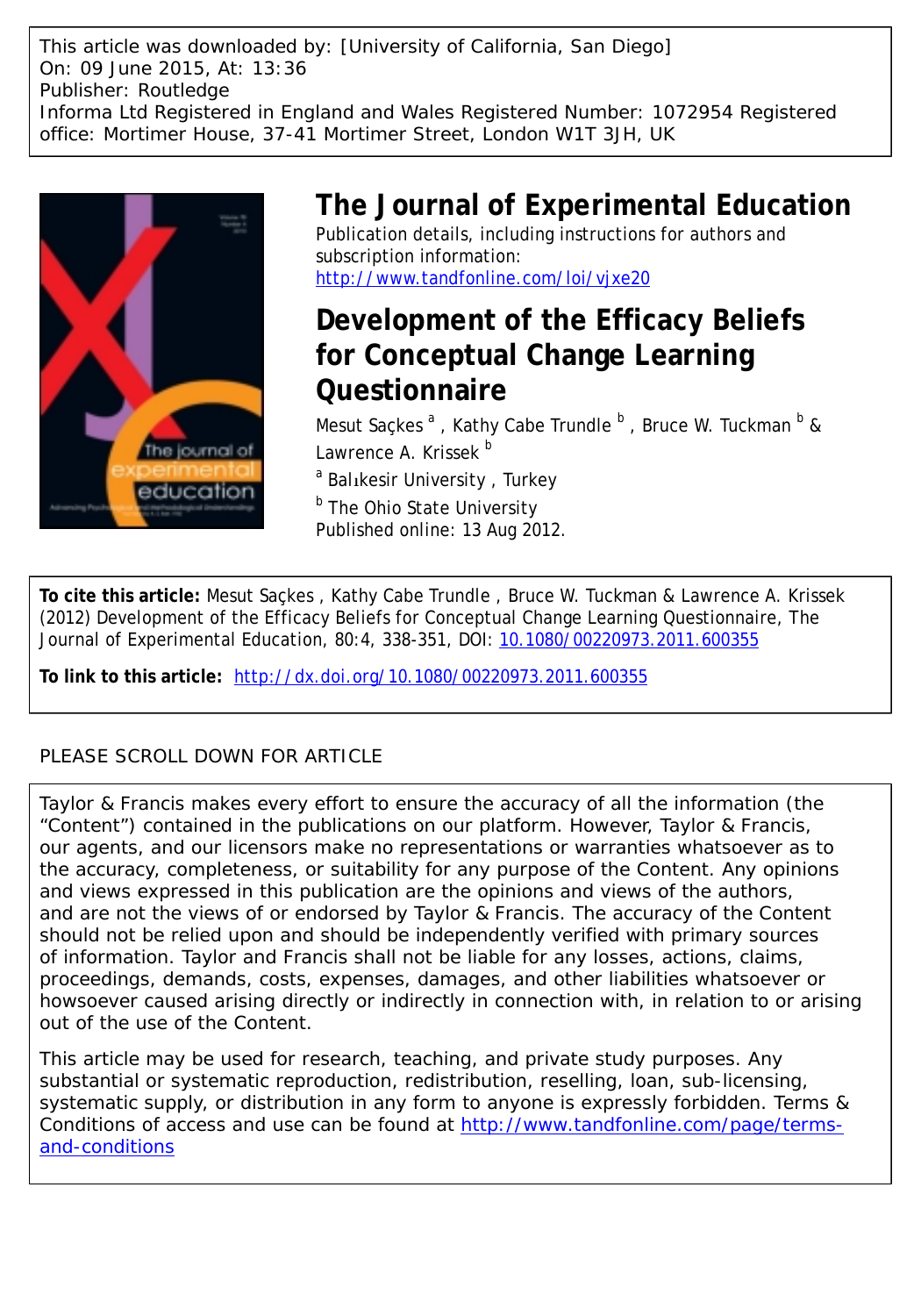

## MOTIVATION AND SOCIAL PROCESSES

# Development of the Efficacy Beliefs for Conceptual Change Learning Questionnaire

Mesut Saçkes *Balıkesir University, Turkey*

Kathy Cabe Trundle*,* Bruce W. Tuckman*,* and Lawrence A. Krissek *The Ohio State University*

The purpose of this study was to develop an instrument to assess college students' efficacy beliefs for conceptual change and to examine the psychometric properties of the instrument. Participants were 692 students. Results of the confirmatory factor analysis supported the hypothesized single factor structure of Efficacy Beliefs for Conceptual Change Learning Questionnaire providing evidence for the construct validity. Evidence for concurrent validity also is provided. On the basis of the evidence provided in this study, the questionnaire appears to produce valid and reliable scores for college students. With the use of the questionnaire, conceptual change researchers might be able to better assess the relationship between students' efficacy beliefs and the change in their conceptual understandings of various science concepts.

*Keywords conceptual change, confirmatory factor analysis, motivation, science education, self-efficacy*

THE ROLE OF MOTIVATIONAL BELIEFS in learners' academic achievement has been a focus of educational and psychological studies for a long time. An increasing number of research studies have provided evidence for the important role of students' motivational beliefs in performing various academic tasks. These studies suggest that motivational beliefs, such as self-efficacy, goal orientation, and task value, encourage learners to initiate and sustain the use of various cognitive and metacognitive skills in learning academic content (VanderStoep & Pintrich, 2003; Vosniadou, 1999; Zimmerman, 1995; Zusho & Pintrich, 2003).

Address correspondence to Mesut Saçkes, Necatibey School of Education, Balıkesir University, 10100 Balıkesir, Turkey. E-mail: msackes@gmail.com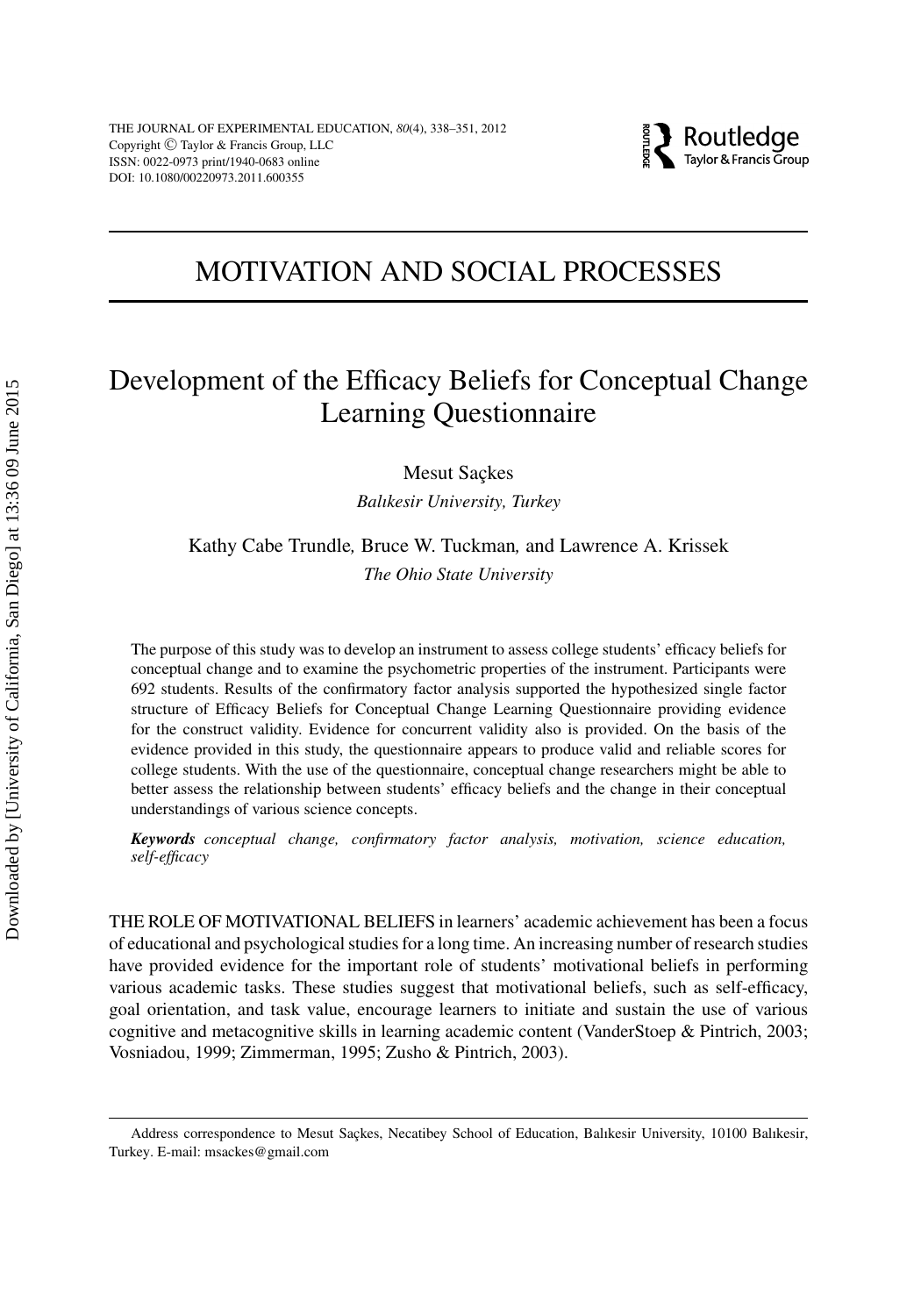Science educators also have been interested in studying students' motivational beliefs in science classrooms (Glynn, Taasoobshirazi, & Brickman, 2007, 2009; Gungor, Eryilmaz, & Fakioglu, 2007; Odgers, 2007; Patrick, Mantzicopoulos, & Samarapungavan, 2009; Tuan, Chin, & Shieh, 2005). More recently, motivational beliefs have become a focus of conceptual change researchers who were interested in the role of "hot cognition" in the change in the students' conceptual understandings of natural phenomena (Pintrich, 1999; Sinatra & Mason, 2008; Sinatra & Pintrich, 2003, p. 2; Vosniadou, 2003). Although the role of motivational factors in restructuring conceptual understanding has been a focus of conceptual change literature since the seminal work of Pintrich, Marx, and colleagues (1993), researchers continue to use existing instruments in studying the role of motivational beliefs, and specific conceptual change instruments have yet to be developed. Without such instruments, efforts to examine the role of motivational beliefs in conceptual change seem to remain inconclusive. Therefore, the present study aimed at designing an instrument that is appropriate to study learners' efficacy beliefs for changing or restructuring their conceptual understandings.

#### Theoretical Framework

#### Self-efficacy

The concept of *self-efficacy* is the core concept of social cognitive theory, which assumes that human behavior, environment, and personal factors mutually interact and serve as determinants of one another (Bandura, 1997). According to Bandura (1997), efficacy belief is the foundation of human agency, because people have little incentive to act if they do not believe that they can accomplish a given task. Bandura (1986) called this type of efficacy belief *perceived self-efficacy* and defined it as "people's judgments of their capabilities to organize and execute courses of action required to attain designated types of performances" (p. 391). Efficacy judgments are not concerned with the quantity of the skill one has but with what one believes one can do with those skills. Judgments of self-efficacy determine the amount of effort and persistence a learner will put forth when faced with an obstacle, and it is also related to the investment of cognitive effort to achieve a task (Bandura, 1982). Thus, self-efficacy can explain both the choice and level of activity engaged in and the likelihood of successful completion (Tuckman & Sexton, 1990).

In learning contexts, *self-efficacy beliefs* can be defined as learners' beliefs about their capabilities to learn or perform an academic task at designated levels (Schunk & Zimmerman, 1997). There is a body of research that shows a positive link between self-efficacy and academic achievement (Schunk, 1990; Tuckman, 2003; Zimmerman, Bandura, & Martinez-Pons, 1992). Pajares and Miller (1994) found that self-efficacy was more predictive of problem solving than of other personal variables such as self-concept, perceived usefulness, task-related prior experience, and gender.

Several studies provided evidence that learners' self-efficacy belief influences their academic performance by determining the amount of cognitive effort and persistence learners dedicate to a task (Greene, Miller, Crowson, Duke, & Akey, 2004; Schunk, 1990; Tuckman, 2003). Conceptual change requires learners to invest a great amount of cognitive effort and be persistent in understanding the differences between their existing alternative models and scientific models. Hence, learners' self-efficacy belief might be an important factor that influences their level of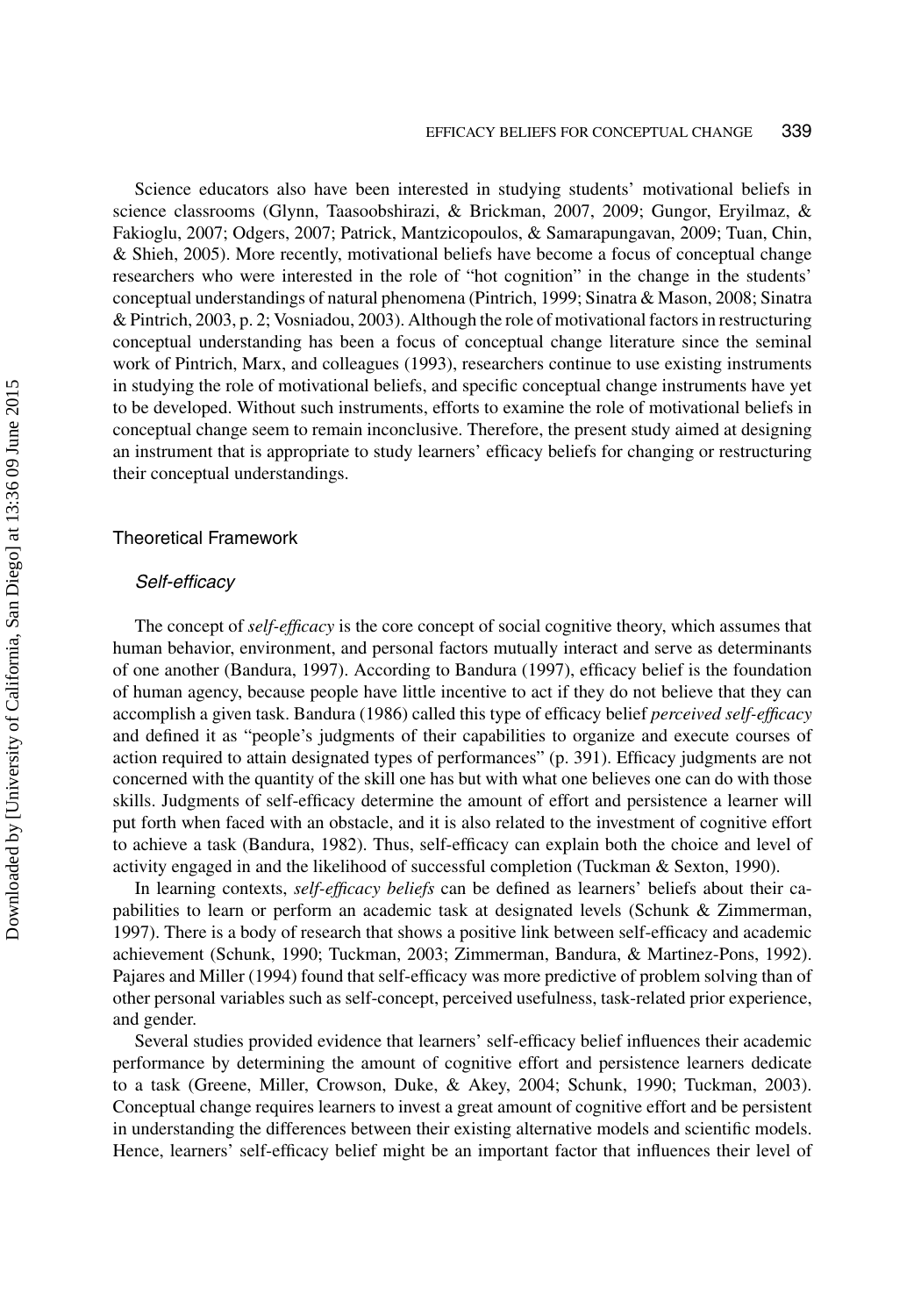conceptual change. In the following subsection, we discuss the relationship between self-efficacy and conceptual change.

#### Self-efficacy and conceptual change

According to Bandura (1989), self-efficacy beliefs may influence cognitive activity in two ways: self-aiding or self-hindering. Similarly, self-efficacy is believed to have direct effects on conceptual change and indirect effects through behavioral and cognitive engagement. The effect of self-efficacy for conceptual change might vary depending on how self-efficacy is conceptualized. If self-efficacy is defined as one's confidence in one's knowledge of what is being learned, selfefficacy may be detrimental to the conceptual change process because students might have such confidence in their prior beliefs that they are unwilling to change them (Linnenbrink & Pintrich, 2003; Pintrich, Marx, et al., 1993). A recent case study with three high school students provided evidence to support this perspective. In this study, students with high self-efficacy for learning science and low metacognitive skills exhibited resistance to changing their alternative ideas. In contrast, students with low self-efficacy belief but with high metacognitive skills were more likely to change their alternative ideas (Anderson & Nashon, 2007).

Another way to perceive the relation of self-efficacy to conceptual change is the confidence students have in their capabilities to change, organize, integrate, and synthesize scientific concepts. From this perspective, self-efficacy would be the students' confidence in their ability to use the scientific way of thinking or detect inconsistencies between their prior knowledge and newly introduced information. High self-efficacy should enhance conceptual change in that students will feel confident that they can alter their prior theories or construct theories based on new ideas. Self-efficacy may also influence conceptual change through cognitive and behavioral engagement, given that a high level of self-efficacy is associated with increased persistence and effort, whereas low levels of efficacy are related to decreased persistence and effort (Linnenbrink & Pintrich, 2003; Pintrich, 1999; Pintrich, Marx, et al., 1993).

Although a considerable amount of literature has been published on the relationship between efficacy beliefs and academic achievement in various domains, few studies have focused on the relationship between learners' self-efficacy beliefs and their engagement in conceptual change. Some of these studies reported a significant relationship between students' efficacy beliefs for learning science and their conceptual understandings of density and buoyancy concepts (Yin, 2005) and electricity concept (Olson, 1999). Results of these studies seem to support the assertion that higher self-efficacy for science learning may facilitate the students' engagement in conceptual change. However, some other studies found no significant relationship between self-efficacy beliefs and conceptual understandings (Barlia, 1999; Kang, Scharmann, Noh, & Koh, 2005). Moreover, in a recent study with high school students, self-efficacy belief was found to be an obstacle in changing alternative ideas if students had low metacognitive skills (Anderson & Nashon, 2007).

Self-efficacy beliefs determine the amount of persistence, and cognitive effort learners invest to complete a learning task successfully (Bandura, 1982). Conceptual change is a learning task that requires learners to invest a great amount of effort, be persistent in trying to understand when scientific concepts contradict their prior knowledge, and use deep cognitive strategies (such as elaboration and organization) to process and construct scientific concepts (Pintrich, 1999). Therefore, it seems logical to anticipate learners with high self-efficacy to engage in conceptual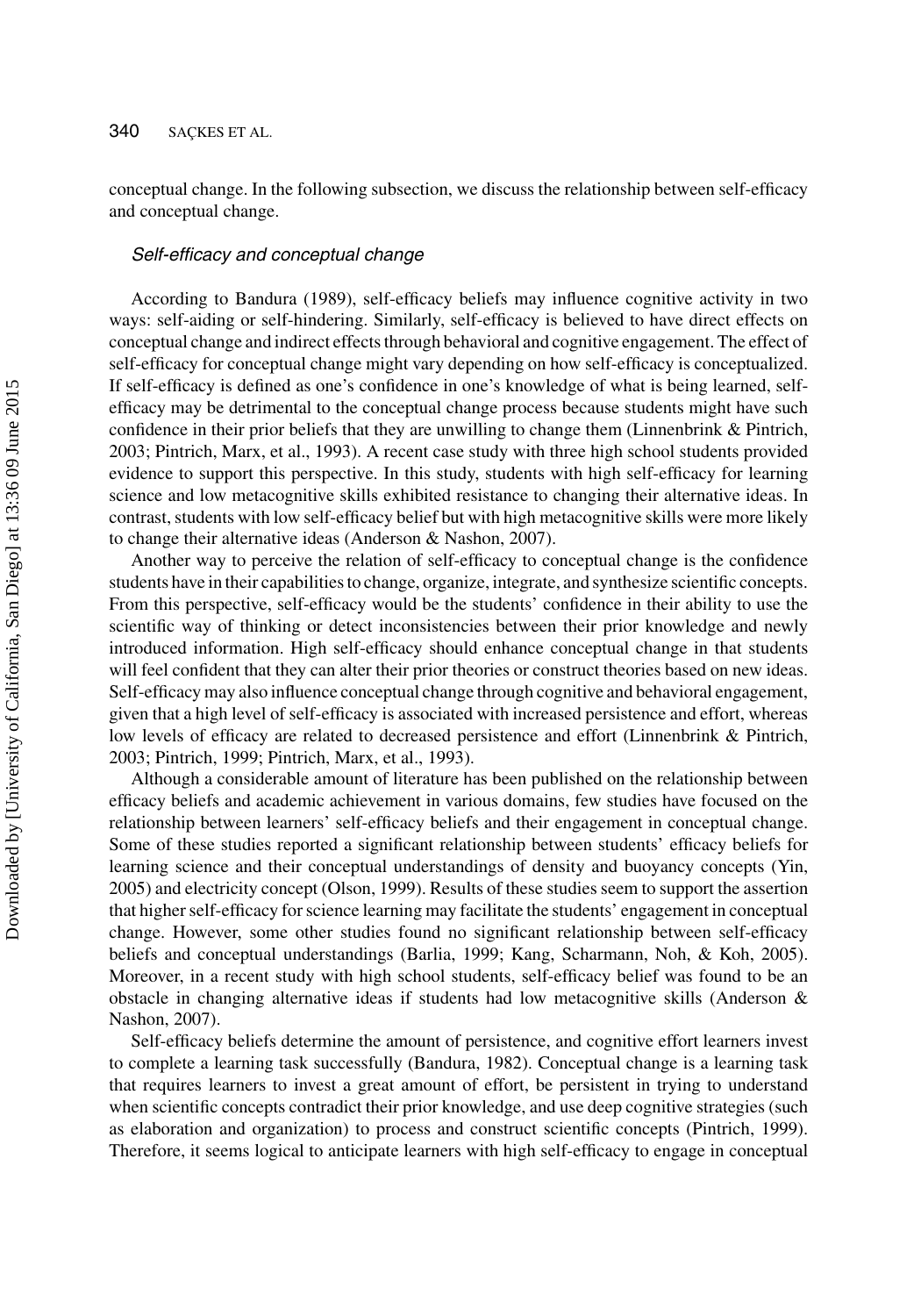change more easily. However, more studies are needed to provide evidence for the hypothesized positive relationship between the self-efficacy beliefs and conceptual change. Such studies would benefit from an instrument that produces scores with sound psychometric properties and is specifically designed to assess learners' efficacy beliefs for performing cognitive skills that are pertinent to conceptual change.

#### Purpose of the Study

The purpose of this study was to develop an instrument to assess learners' confidence in their ability to change or restructure their existing conceptual understanding, and to examine the psychometric properties of the scores obtained from the instrument.

#### Development of the Instrument

Guidelines for developing a self-efficacy scale provided by Bandura (2006) were followed in designing the instrument in the present study. Bandura (2006) suggested that conceptual analysis of the domain of functioning should be performed to identify important skills and capabilities that make up the subdomains. Items in the instrument should be phrased to reflect judgment of capability to perform targeted skills and the items should be written in an increasing degree of difficulty. A wide response scale (e.g., 10-point Likert-type scale) should be used to better differentiate respondents' level of confidence. The term *self-efficacy* should not be used on the title of the instrument that is given to respondents and the anonymity of the responses should be ensured to minimize response bias.

Following the guidelines proposed by Bandura (2006), initially, the self-efficacy and conceptual change literature was reviewed to identify skills and capabilities that are crucial for learners to engage in conceptual change. Five subdomains were identified via relevant literature (e.g., Anderson & Nashon, 2007; Bandura, 1989; Pintrich, Marx, et al., 1993; Vosniadou, 1994, 2003). These sub-domains were: efficacy for conceptual understanding, efficacy for making connections, efficacy for making revisions, efficacy for awareness of contradiction, and efficacy for awareness of conceptual structure. Sound conceptual understanding of natural phenomena is integral to conceptual change. Learners must feel confident about their ability to understand scientific concepts because they can only begin to explore a new concept, if it makes sense to them (Posner, Strike, Hewson, & Gertzog, 1982; Strike & Posner, 1992). The results of previous studies indicate that learners' ability to organize and integrate novel information within their existing knowledge structures facilitates conceptual change (Kang et al., 2005; Kowalski & Taylor, 2004; McWhaw & Abrami, 2001). Therefore, learners must feel efficacious in making connections between their existing mental models and models presented through science instruction to be able to engage in conceptual change. Making revision within a conceptual structure is the primary mechanism of conceptual change (Vosniadou, 1994, 1999). Alternative conceptions are transformed into scientific conceptions through enrichment or revision of existing conceptual structure (Vosniadou, 1994). Thus, learners must be confident in their ability to revise their mental models for successful conceptual change to occur. Successful and durable conceptual change depends on learners' abilities to recognize the differences between the mental model they hold and the model presented in science instruction as well as their own awareness of the elements of their existing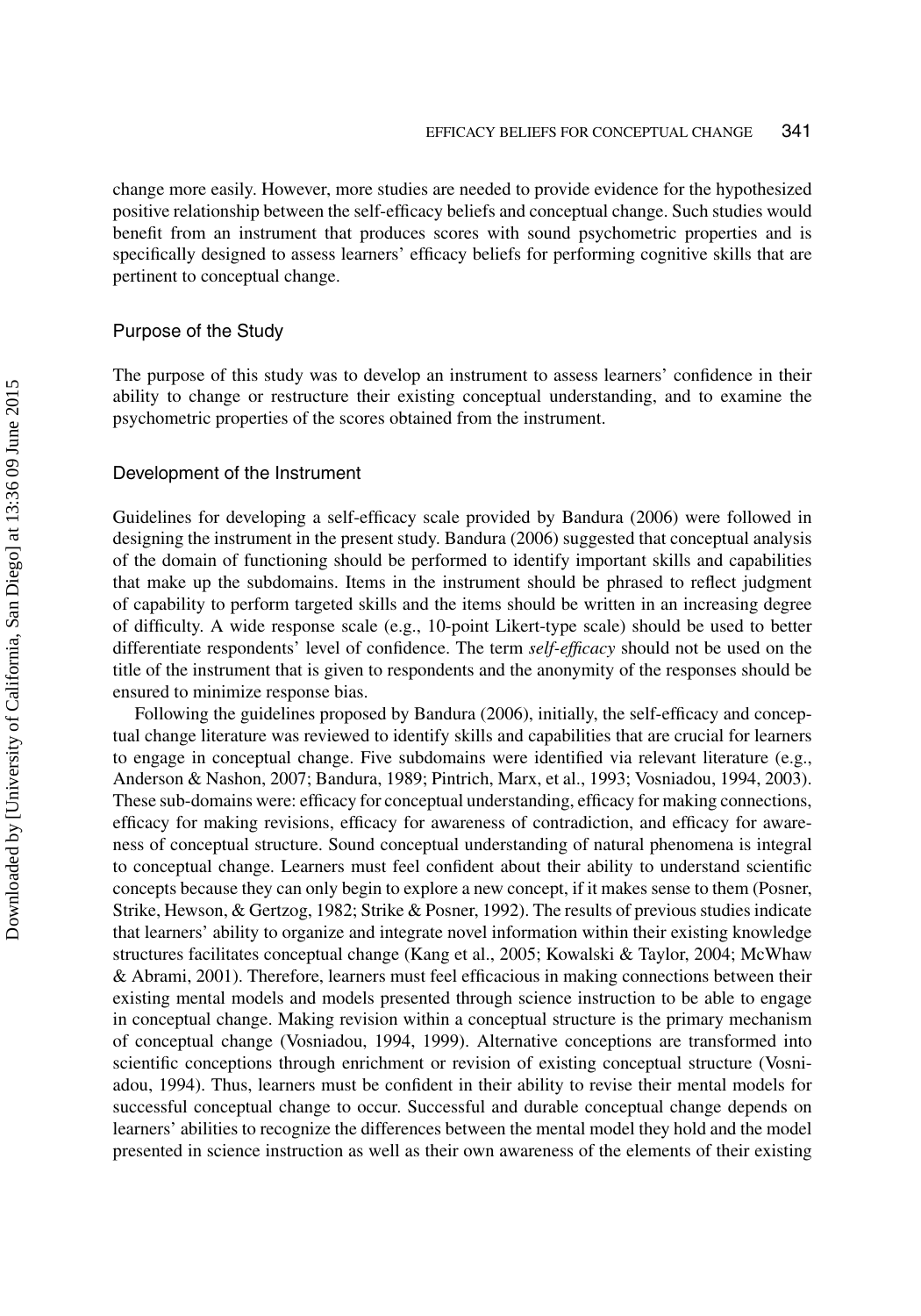mental models. Research studies suggest that metacognition plays a crucial role in conceptual change by helping learners to recognize the inconsistencies between their alternative ideas and scientific concepts (Kowalski & Taylor, 2004; Pintrich, Marx, et al., 1993; Thorley, 1990; Vosniadou, 1994, 2007; Vosniadou & Ioannides, 1998). Moreover, metacognition facilitates students' awareness of the changes in their understandings that result from instruction (Mason & Boscolo, 2000; Yuruk, 2007), and it promotes construction of conceptual understandings that are coherent and durable (Georghiades, 2000, 2004a, 2004b; Sackes & Trundle, 2010; Trundle, Atwood, & Christopher, 2007). Therefore, learners' confidence in their ability to use metacognitive strategies effectively is crucial for efficient regulation of their cognitive processing and the restructuring of their alternative conceptual understandings.

All subdomains were determined to be integral parts of efficacy beliefs for conceptual change. These subdomains do not constitute separate factors. Rather, they were used as a conceptual framework for item generation. For each domain, three to five items with an increasing degree of difficulty were generated. Items were phrased to reflect judgment of capability. A 10-point Likert type response scale was constructed for the instrument. To minimize the response bias, the term *self-efficacy* was not used in the instrument form and the anonymity of the responses were assured by not asking any identifying information from the participants. The pilot form included a total of 16 items.

A panel of experts reviewed items in the pilot form for content and face validity. The panel included an expert with a doctoral degree in science education who specialized in conceptual change and also an expert with a doctoral degree in psychology who specialized in self-efficacy beliefs for academic learning. On the basis of the suggestions of the panel members, four items were revised and two new items were generated. The clarity of the eight items was improved with minor changes. The final form of the instrument included 18 items, and it was named the *Efficacy Beliefs for Conceptual Change Learning Questionnaire* (EBCCL). Table 1 presents the subdomains targeted with the EBCCL, descriptions of the subdomains, and item numbers that correspond to each domain.

| Domain                                            | Description                                                                                                                                   | Item numbers     |
|---------------------------------------------------|-----------------------------------------------------------------------------------------------------------------------------------------------|------------------|
| Efficacy for conceptual<br>understanding          | Learners' confidence in their ability to construct a<br>scientific mental model                                                               | 1, 2, 8          |
| Efficacy for making<br>connections                | Learners' confidence in their ability to make<br>connections between their mental models and the<br>models presented in science instruction   | 3, 5, 11         |
| Efficacy for making revisions                     | Learners' confidence in their ability to revise their<br>mental models                                                                        | 9, 13, 18        |
| Efficacy for awareness of<br>contradiction        | Learners' confidence in recognizing the contradiction<br>between the mental model they have and the model<br>presented in science instruction | 4, 12, 14, 15    |
| Efficacy for awareness of<br>conceptual structure | Learners' confidence in recognizing the elements of<br>their mental models                                                                    | 6, 7, 10, 16, 17 |

TABLE 1 Conceptual Structure of the Efficacy Beliefs for Conceptual Change Learning Questionnaire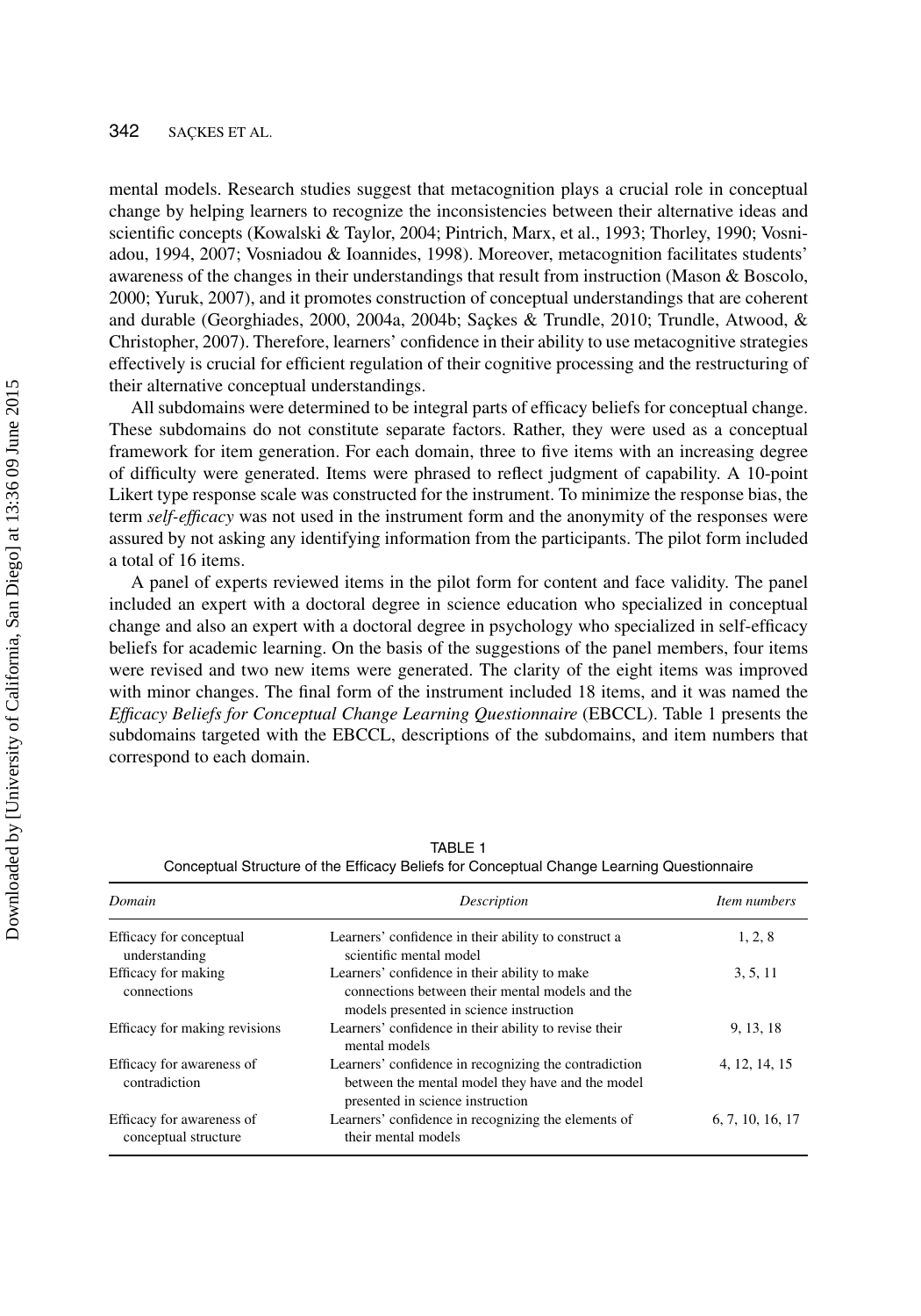#### METHOD

#### Sample

We collected data from undergraduate students enrolled in a university geology course at a major research university. The researchers recruited students to participate in the study. Volunteers who agreed to participate were asked to complete the instrument at the beginning of the initial laboratory session of the term. All students in attendance chose to participate in the study. Two rounds of data occurred in the present study. In the first round, we collected data from 340 undergraduate students. Of this sample, 170 students were male, 155 students were female, and 15 did not indicate their gender. Participants' ages ranged between 17 to 27 years of age. The majority was White (76%), 12% was African American, and 6% was Asian American, and the remaining 6% did not indicate their race. We used data from the first round of data collection to examine the construct validity of the instrument.

To examine the concurrent validity of the instrument, we collected additional data from another sample of 352 undergraduate students. These students also were enrolled in a university geology course at the same institution. Of this sample, 162 students were male and 189 students were female. One student did not indicate gender. Participants' ages ranged between 17 to 33 years of age. The majority was White (78%), 10% was African American, 5% was Asian American, and the remaining 7% did not indicate their race. In this second round of data gathering, participants completed, in addition to the EBCCL, the self-efficacy subscale of the Motivated Strategies for Learning Questionnaire (MSLQ; Pintrich, Smith, Garcia, & McKeachie, 1993) and the Procrastination Scale-Short Version (Tuckman, 1991), which were used to investigate the concurrent validity of the EBCCL scores. In addition, participants were asked to provide information about their past science achievement, including their ACT science score, and the grade of the latest science course they completed. This information was used to examine the concurrent validity of the EBCCL scores. We also used data from the second sample to crossvalidate the factorial structure of the EBCCL.

#### Data Analysis

We performed an analysis of category functioning using WINSTEPS version 3.65 (Linacre, 2006) to examine whether respondents utilized the whole response scale. We calculated descriptive statistics with PRELIS version 2.80 (Jöreskog & Sörbom, 2006) and used confirmatory factor analysis to test the hypothesized one-factor model. Correlation matrix and estimation method that is appropriate for item-level analysis was employed using LISREL version 8.80 (Jöreskog  $\&$ Sörbom, 2006). In addition, we calculated Pearson correlation to establish the concurrent validity of the EBCCL scores using SPSS version 17 (SPSS Inc., 2008).

#### RESULTS

### Data Screening and Examination of the Response Categories

Initially data obtained in the first round of data collection were screened for missing values. The percentage of missing values was less than 2% with no recognizable pattern. The expectancy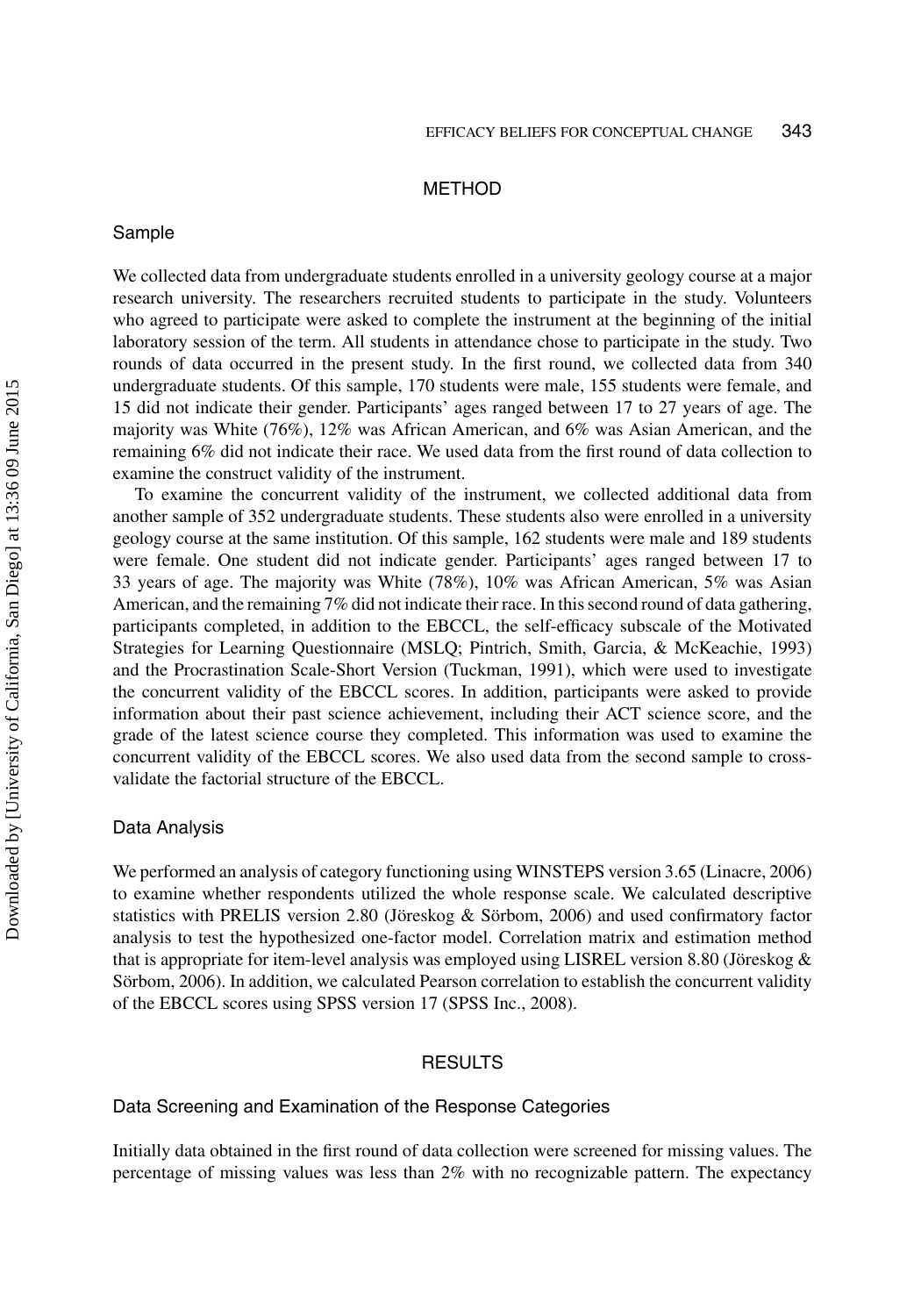maximization algorithm was used to impute missing values using PRELIS version 2.80. We used the imputed data file in subsequent analyses.

We examined participants' responses to individual items to gather information about the response patterns. The examination of the frequency of responses to individual items revealed that some response categories were underused. More specifically, participants tended to use higher response categories than the lower ones. An analysis of the response pattern with WINSTEPS version 3.65 indicated that the expectation of monotonic increase in response categories was not met for some items (e.g. 4, 8, 13, and 14), providing further evidence for the underuse of the lower response categories. Therefore, we combined some response categories to increase the precision of the measurement (Wright & Linacre, 1992). More specifically, we collapsed the lower four response categories (1, 2, 3, and 4) into one category. As a result, the initial 10-point Likert type response category of the instrument was transformed into 7-point Likert type response category. Combining response categories increased the item separation index  $(10\text{-point scale} = 6.50, 7\text{-}$ point scale  $= 7.18$ ), suggesting an improvement in the precision of the measurement and items' ability to discriminate respondents level of efficacy beliefs. An item separation index indicates how well the sample separates the items into different levels of difficulty. Separation coefficient is the ratio of the true standard deviation to the error standard deviation, and it ranges from zero to infinity (Bond & Fox, 2007; Linacre, 2006).

#### Descriptive Statistics and Reliability

We calculated descriptive statistics for the samples from the first  $(n = 340)$  and the second round  $(n = 352)$  of data collection. The mean EBBCL score for the female participants  $(M = 77.35$ ,  $SD = 24.94$ ) were higher than that for the male participants ( $M = 74.23$ ,  $SD = 22.53$ ) for the first sample. However, in the second sample the mean EBBCL score for the female participants  $(M = 86.41, SD = 18.63)$  were lower than that for the male participants  $(M = 89.62, SD =$ 16.63). Internal consistency of the observed scores was  $\alpha = 0.96$  and  $\alpha = 0.95$  for the first and the second round of data, respectively. Interitem correlations and item-total correlations for the sample data from the first round ranged from 0.33 to 0.76 and 0.55 to 0.85, respectively.

#### Construct Validation With Confirmatory Factor Analysis

We used data collected in the first round of data collection to examine the construct validity of the EBCCL. We hypothesized a single factor structure for the instrument. Therefore, we analyzed data using a confirmatory factor analysis. Because the Pearson correlation matrix is not appropriate for analyzing ordinal level data (Beauducel & Herzberg, 2006; Flora & Curran, 2004), a polychoric correlation matrix and an asymptotic covariance matrix were generated using PRELIS version 2.8. We analyzed these matrices using the robust diagonally weighted least squares method of estimation (Jöreskog, 1990; Jöreskog & Sörbom, 2006). We used LISREL version 8.80 to perform confirmatory factor analysis.

The chi-square test was significant indicating poor fit,  $\chi^2(135) = 459.38$ ,  $p < .001$ . Because the chi-square statistic is easily influenced by the large sample size, researchers suggest using multiple goodness of fit indices to evaluate the fit between the model and the sample data (Bentler & Bonett, 1980). The indices evaluated in the present study were the goodness-of-fit index  $(GFI = 0.99)$ , the comparative fit index  $(CFI = 0.98)$ , the normed fit index  $(NFI = 0.98)$ , and the root mean square error of approximation (RMSEA =  $0.084$ ,  $90\%$  CI [0.076, 0.093]). Whereas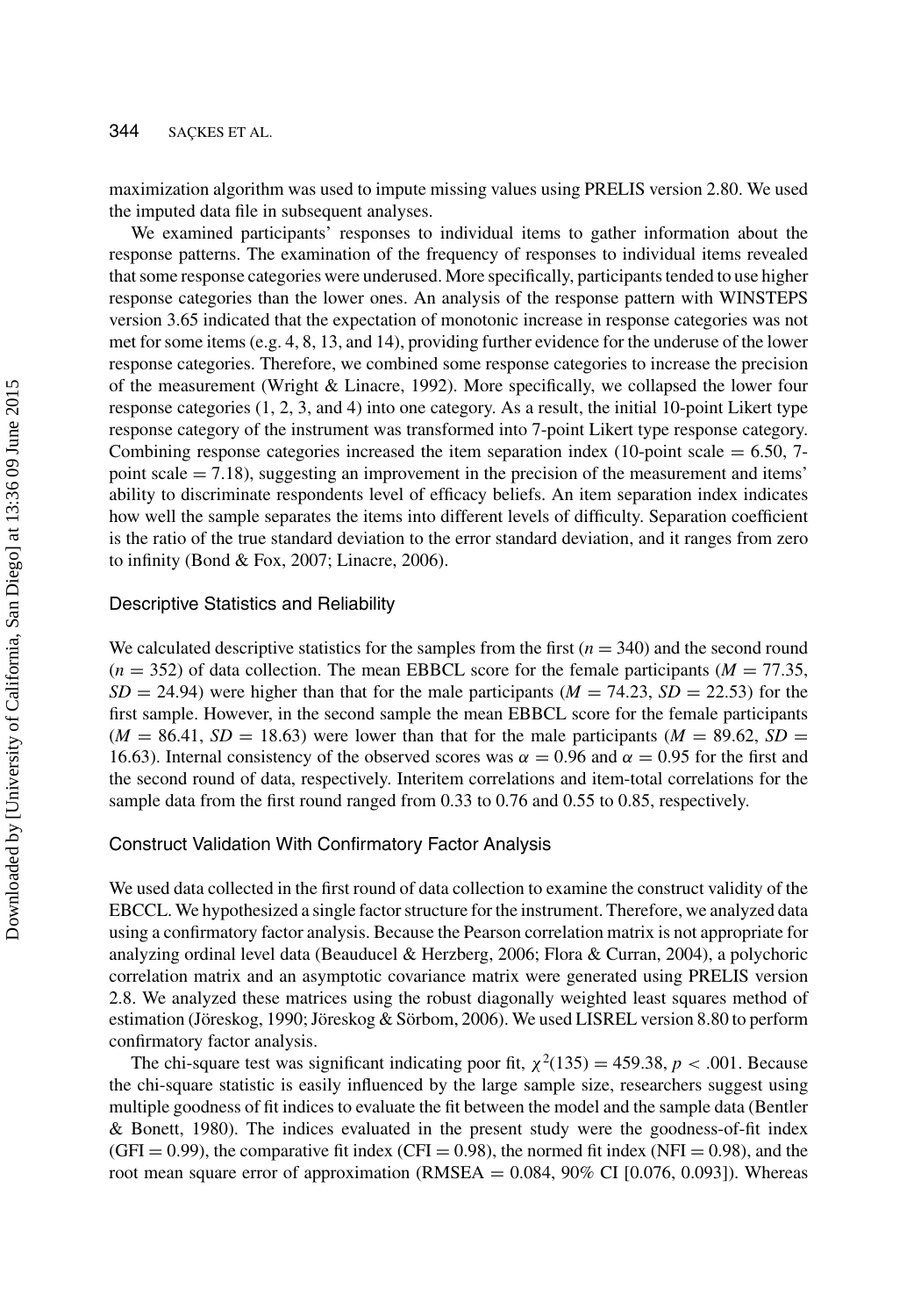GFI, CFI, and NFI values above 0.90 and RMSEA values smaller than 0.10 suggest that the model has an acceptable fit to the sample data (Browne & Cudeck, 1993; Schumacker & Lomax, 1996), GFI, CFI, and NFI values close to 0.95 and RMSEA value close to 0.06 suggest that the model fits the sample data well (Hu & Bentler, 1999). The fit indices evaluated in the present study suggest that the one-factor solution with 18 items is a very good fit to the sample data. Table 2 shows the items and their loadings.

We also tested the hypothesized single-factor model yeah with the new sample  $(n = 352)$ obtained from the second round of data collection. The chi-square statistic and GFI were similar to the analysis of data collected in the first round,  $\chi^2(135) = 512.28$ ,  $p < .001$ ; GFI = 0.99,  $CFI = 0.98$ , NFI = 0.97, RMSEA = 0.089, 90% CI [0.081, 0.098]). These results provided further evidence for the hypothesized single factor structure of the instrument.

| <b>Item</b><br>number | <b>Item</b>                                                                                                            | Loading number | <i>Item</i> | <i>Item</i>                                                                                                                                   | Loading |
|-----------------------|------------------------------------------------------------------------------------------------------------------------|----------------|-------------|-----------------------------------------------------------------------------------------------------------------------------------------------|---------|
| 1                     | I can understand new science concepts.                                                                                 | .71            | 10          | I can recognize how the science concepts<br>I already know influence the way I<br>understand new science concepts.                            | .87     |
| 2                     | I can understand the most complex<br>science concepts.                                                                 | .60            | 11          | I can tell whether the new science<br>concepts I have learned fit with the<br>concepts I already knew.                                        | .86     |
| 3                     | I can tell the difference between the new<br>science concepts and my previous<br>understanding.                        | .79            | 12          | I can understand why the new science<br>concepts I am learning conflict with<br>my previous understanding.                                    | .86     |
| 4                     | I can recognize whether the new science<br>concepts that I have learned conflict<br>with my previous understanding.    | .81            | 13          | I can revise my understandings of<br>science concepts I already knew to<br>make them more aligned with the<br>science concepts I am learning. | .86     |
| 5                     | I can make connections between the<br>science concepts I have learned and<br>the concepts I already knew.              | .86            | 14          | I can sense if I have conflicting thoughts<br>for science concepts.                                                                           | .76     |
| 6                     | I can tell whether the new science<br>concepts are understandable.                                                     | .80            | 15          | I can tell when I provide contradictory<br>explanations in explaining a science<br>concept.                                                   | .79     |
| 7                     | I can tell whether the new science<br>concepts will help me better<br>understand other science concepts.               | .81            | 16          | I can recognize the relationship between<br>the science concepts I already knew<br>and the new science concepts I am<br>learning.             | .89     |
| 8                     | I can keep trying to understand the new<br>science concepts even though they<br>seem difficult to understand at first. | .73            | 17          | I can tell if the science concepts I know<br>do not help me to make sense of the<br>new science concepts I am learning.                       | .81     |
| 9                     | I can revise what I already knew about a<br>science concept based on the new<br>science concepts I have been learning. | .85            | 18          | I can easily relearn or change the way I<br>think about a science concept based on<br>the new information provided in<br>science class.       | .76     |

| TABLE 2            |  |  |  |  |  |
|--------------------|--|--|--|--|--|
| Items and Loadings |  |  |  |  |  |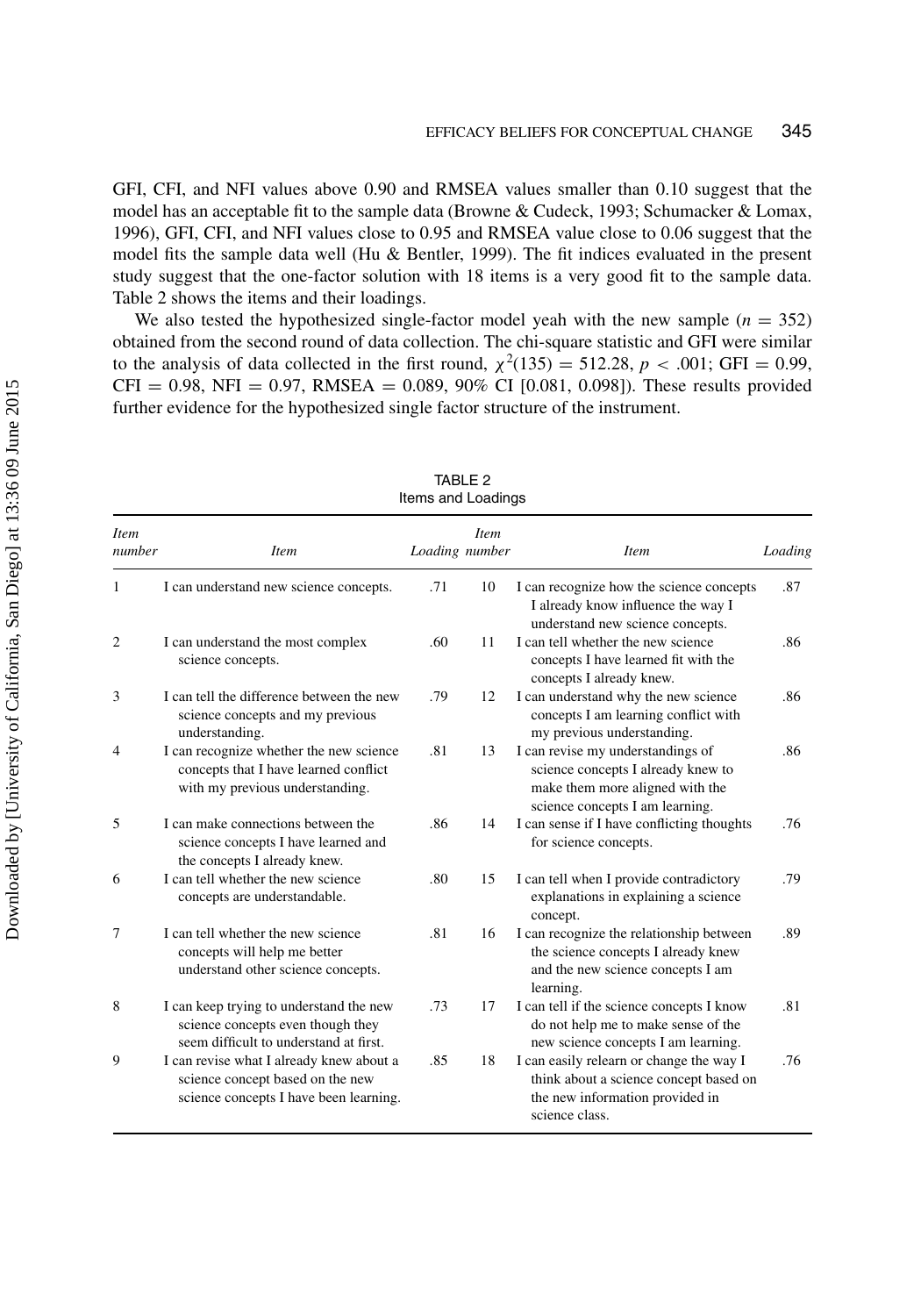#### Concurrent Validity

To establish the concurrent validity of the EBCCL scores, we administered EBCCL and the self-efficacy subscale of the MSLQ to a sample of undergraduate students in the second round of data collection. The MSLQ is a self-report instrument designed to measure motivation and use of learning strategies by college students (Pintrich, Smith, et al., 1993). The MSLQ consists of six motivation subscales and nine learning strategies scales, for a total of 81 items. In the present study, we used the self-efficacy subscale (eight items). The self-efficacy subscale of the MSLQ is designed to assess students' efficacy beliefs for general academic learning. The instrument can be used to measure efficacy beliefs for any academic domain by providing a relevant prompt to test-takers before the administration of the instrument. In the present study, participants were prompted to consider their learning of science in responding to the MSLQ items. However, items in the subscale of the MSLQ are not designed to assess specific conceptual change skills. Thus, it might be limited in its use with conceptual change studies in science education. Because of the limited nature of the instrument, we expected a moderate correlation between (a) the self-efficacy subscale of the MSLQ, which measures efficacy beliefs for academic learning (science in our case); and (b) the EBCCL, which measures efficacy beliefs for conceptual change learning. As expected, the correlation between the two scales was moderate  $(r = 0.65, p < .01, n = 352)$ , suggesting EBCCL measures a similar yet different construct than does the self-efficacy subscale of MSLQ. Cronbach's alpha was .94 for the self-efficacy subscale of the MSLQ.

To provide further evidence for concurrent validity of the EBCCL scores, the EBCCL and the Procrastination Scale-Short Version were administered to a sample of undergraduate students during the second round of data collection. The scale was developed to assess college students' procrastination tendencies (Tuckman, 1991). The instrument consisted of 16 items and had a single factor structure with a loading of 0.40 or higher on this factor. A high score indicates a high level of procrastination. Studies suggest an inverse relationship between academic procrastination and self-efficacy beliefs (Steel, 2007; Tuckman, 1991, 2007). Thus, we expected a negative correlation between the EBCCL scores and Procrastination Scale-Short Version scores. Results indicated a weak but negative relationship between the two scales ( $r = -0.21$ ,  $p < .01$ ,  $n = 352$ ) suggesting that participants who obtained higher scores from the EBCCL tended to obtain lower scores from the Procrastination Scale-Short Version.

Sound conceptual understandings of natural phenomena and conceptual change is partly related to good academic performance in science courses and achievement tests (Alao & Guthrie, 1999; Schneider, Krajcik, Marx, & Soloway, 2002). Therefore, measures of participants' science achievement, such as the ACT science test and grade for science course, can be used as indicators of their conceptual understandings. The ACT science test includes items that assess conceptual understandings of physical, life, and earth science contents (ACT, 2007). High grades in science courses also require sound conceptual understandings of course content. Thus, we used participants' ACT science scores and the grade for the latest science course they had completed to provide additional evidence for the concurrent validity of the instrument. As Table 3 shows, the correlation between the EBCCL and the ACT science score and science course grade were higher than the correlation between the self-efficacy subscale of MSLQ and the ACT science score and science course grade (all correlation coefficients were statistically significant, *p* < .01). These results demonstrated that high score on the EBCCL is related to higher science achievement. These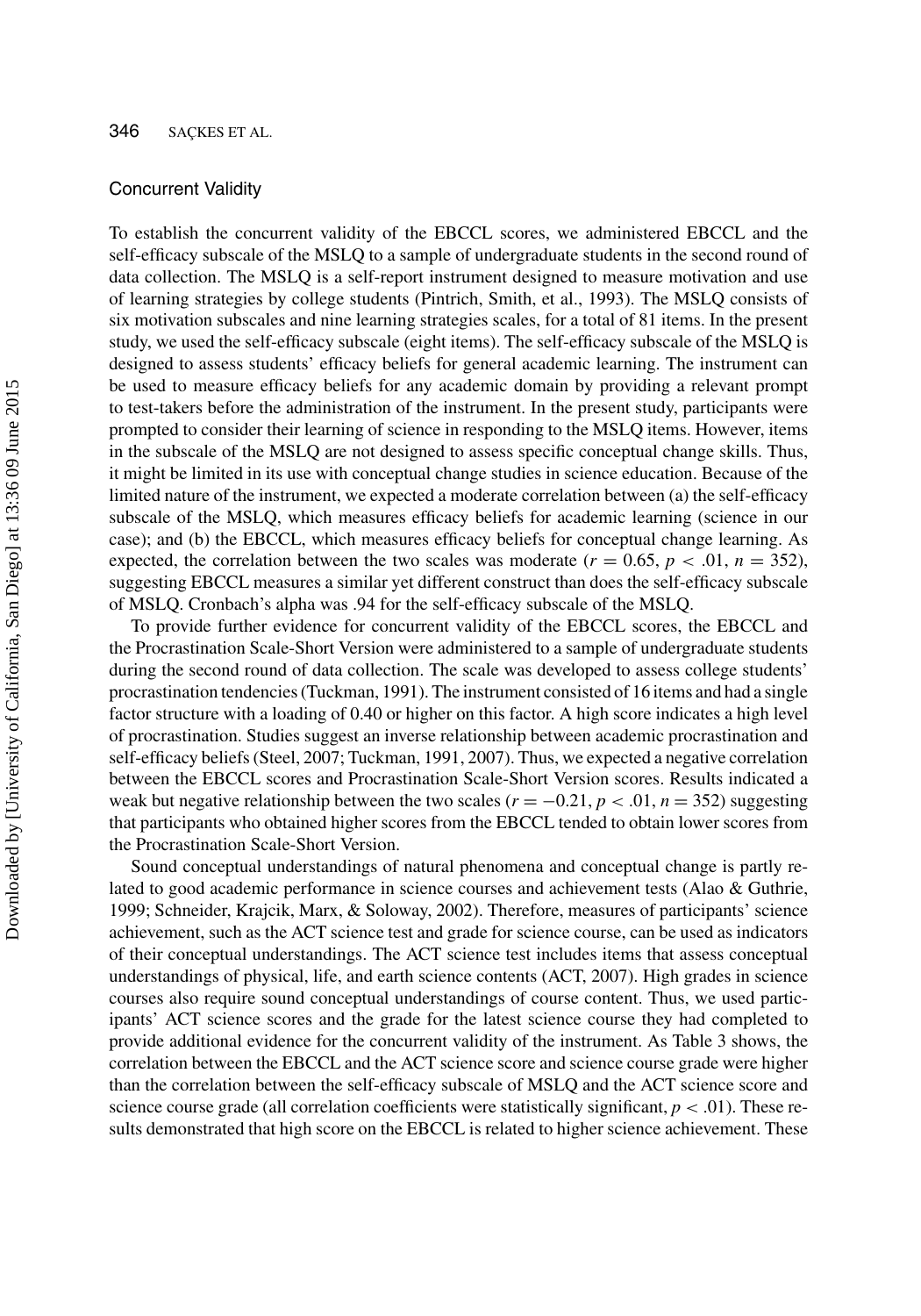| Concurrent Validity                                                |                             |                    |  |  |
|--------------------------------------------------------------------|-----------------------------|--------------------|--|--|
|                                                                    | Grade for<br>science course | <b>ACT</b> science |  |  |
| Efficacy Beliefs for Conceptual Change Learning<br>Ouestionnaire   | $.42*$                      | $.34*$             |  |  |
| Self-efficacy (Motivated Strategies for Learning<br>Questionnaire) | $.36*$                      | $.27*$             |  |  |

TABLE 3 Concurrent Validity

∗*p* < .01.

findings suggest that the EBCCL may predict science achievement better than the self-efficacy subscale of the MSLQ.

#### **DISCUSSION**

The purpose of this study was to develop an instrument to assess college students' efficacy beliefs for conceptual change and to examine the psychometric properties of the instrument. Initial screening of the data indicated that the 10-point response scale did not function as expected. Thus, nonfunctioning lower response categories were collapsed, transforming the 10-point response scale into a 7-point response scale. We conducted a confirmatory factor analysis on the hypothesized one-factor model using an appropriate correlation matrix and estimation method for ordinal type data. Additional validity evidence was provided examining the correlation between the EBCCL scores and the self-efficacy subscale of MSLQ scores.

Results of the confirmatory factor analysis supported the hypothesized single factor structure of EBCCL providing evidence for the construct validity. Reliability estimates were high for both administrations of the instrument ( $\alpha = .96$  for the first round of data collection,  $\alpha = .95$  for the second round of data collection). Additional evidence for the validity of the EBCCL scores was provided by establishing the concurrent validity of the instrument using the self-efficacy subscale of the MSLQ. The positive moderate correlation between the scores from the EBCCL and the self-efficacy subscale of the MSLQ indicated that the two instruments measure similar yet distinct constructs. The negative correlation between the Procrastination Scale-Short Version and the EBCCL scores provides further evidence for the concurrent validity. The EBCCL scores predicted participants' science course grades and ACT science scores better than the self-efficacy subscale of the MSLQ.

The instruments used in the previous conceptual change studies were not specifically developed to assess strategies and motivational beliefs learners employ in restructuring their existing conceptual understanding. According to Bandura (2006), an instrument to assess self-efficacy beliefs should be task specific. That is, it should be designed to assess learners' beliefs about their capacity to perform a given task at a designated level. The instrument developed in the present study aimed to address the need for a conceptual change specific instrument.

On the basis of the evidence provided in this study, the EBCCL appears to produce valid and reliable scores for college students. With the use of the EBCCL, conceptual change researchers might be able to better assess the relationship between students' efficacy beliefs and the change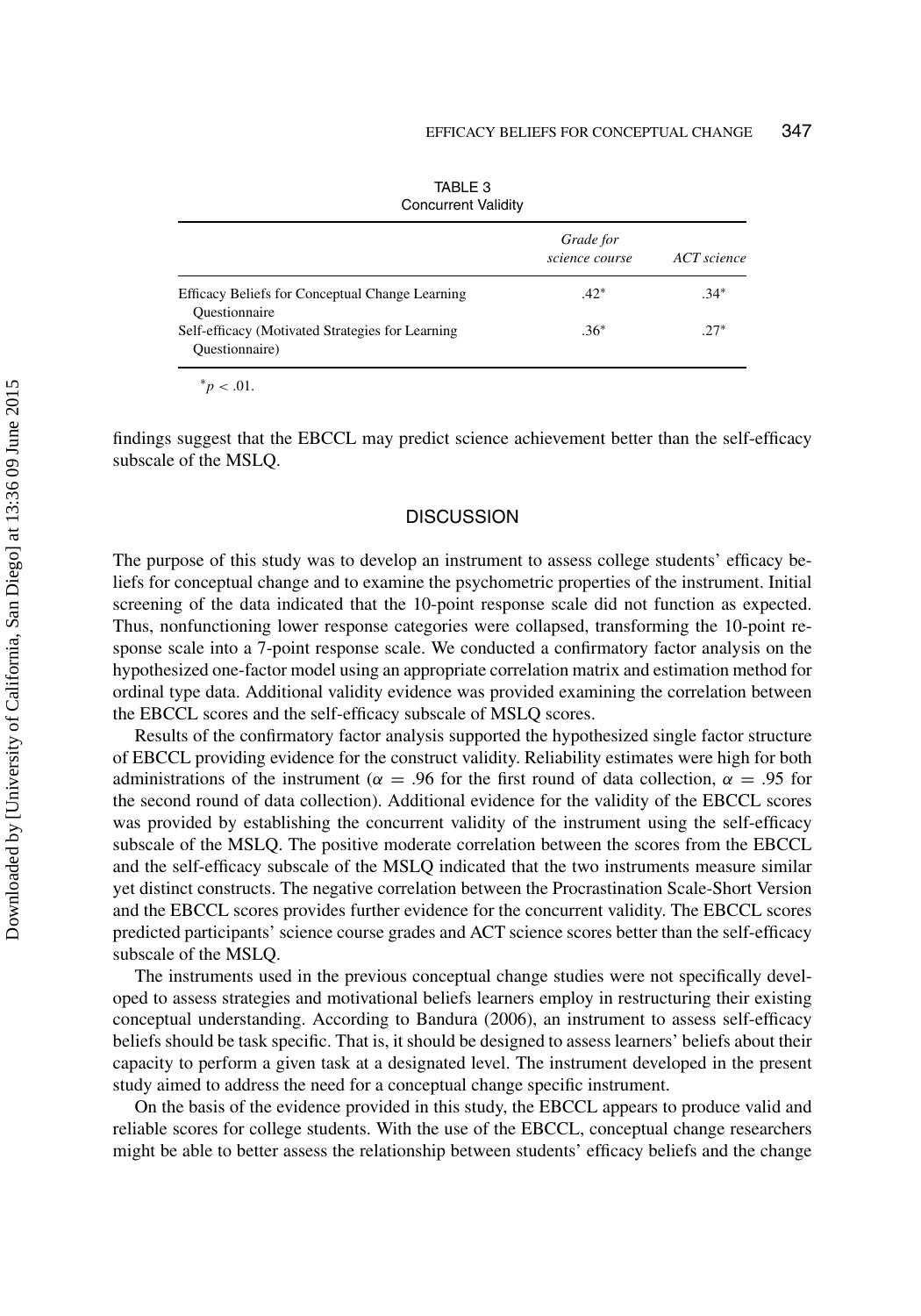in their conceptual understandings of various science concepts. The EBCCL can contribute to studies that examine the role of motivational beliefs in conceptual change and can be a valuable tool for researchers interested in testing the hypotheses of intentional conceptual change theory. Future studies should focus on developing specific conceptual change instruments that assess motivational beliefs other than self-efficacy, such as task value and goal orientation. Studies that adapt the current instrument for the use of samples of students in lower grade levels also are needed.

The sample of the present study came from only a single study site. Therefore, further validation studies should also be conducted to provide additional evidence for the validity and reliability of observed scores of the EBCCL. In the present study, we provided additional evidence for the concurrent validity of the EBCCL scores using participants' grades for the latest college science courses that they had completed and their ACT science scores. The relationship between the participants' scores on the EBCCL and their past science achievement suggest that the EBCCL is related to science achievement. The major limitation of this study is a lack of conceptual change measure in establishing the predictive validity of the EBCCL scores. Therefore, future studies should examine the relationship between students' EBCCL scores and the change in conceptual understandings as a result of conceptual change-oriented instruction to provide evidence for the predictive validity of the EBCCL scores. Moreover, future studies should seek evidence for the discriminant validity of the EBCCL scores. These studies should also examine the relationship between various different constructs and the EBCCL scores to address the limitation that the limited number and nature of variables assessed in this study. For example, the EBCCL could be a strong predictor of learners' use of metacognitive strategies and their metaconceptual awareness. Some EBCCL items also could be easily adapted to use in the evaluation of learners' metaconceptual awareness. The EBCCL could also be a strong predictor of critical thinking skills and problem-solving skills.

According to Bandura (2006), a self-efficacy instrument should be task specific. Following the guidelines provided by Bandura (2006), we aimed to develop a specific conceptual change instrument to be used in conceptual change research in this study. However, items from our instrument could be easily adapted to use in the assessment of students' efficacy beliefs in other domains where students are expected to revise or restructure their existing conceptual understandings of given phenomena.

### AUTHOR NOTES

**Mesut Sackes** is an assistant professor of early childhood education in the Necatibey School of Education at Balıkesir University. His research focuses on the cognitive and motivational factors that influence children's and early childhood teachers' learning of scientific concepts. **Kathy Cabe Trundle** is an associate professor of science education in the School of Teaching and Learning at The Ohio State University. Her research interests include early childhood education, conceptual understanding, and the use of technology to promote conceptual change. **Bruce W. Tuckman** is a professor of educational psychology in the School of Educational Policy & Leadership of the College of Education and Human Ecology at The Ohio State University and is the founding director of the Walter E. Dennis Learning Center, an organization that provides students with academic assistance in the form of training in learning and motivation strategies. **Lawrence**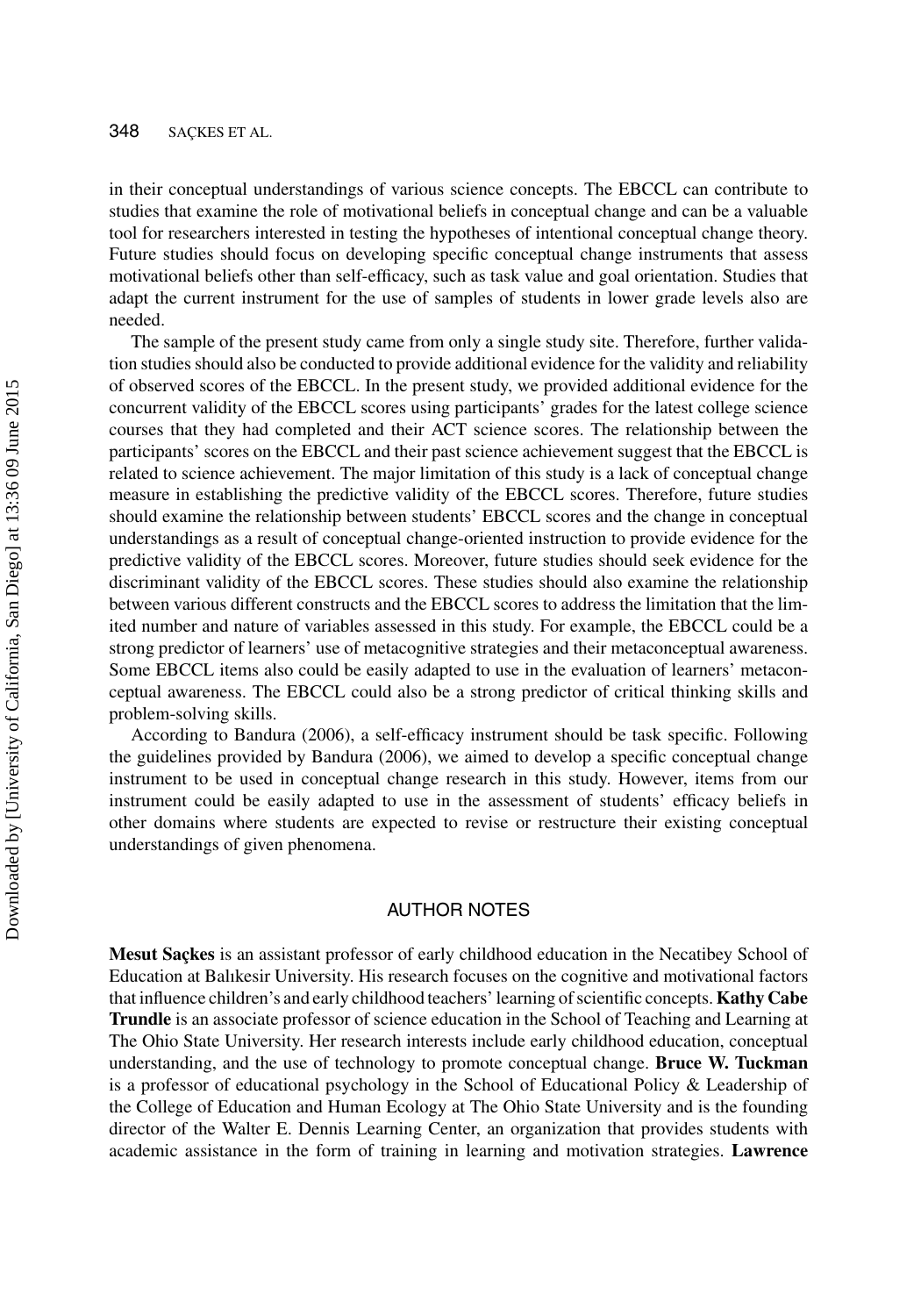**A. Krissek** is a professor in the School of Earth Sciences at The Ohio State University. His research interests include paleoceanography, earth's climate history, and earth science education.

### **REFERENCES**

ACT. (2007). *The ACT technical manual*. Retrieved from http://www.act.org/aap/pdf/ACT Tech nical Manual.pdf

- Alao, S., & Guthrie, J. T. (1999). Predicting conceptual understanding with cognitive and motivational variables. *The Journal of Educational Research*, *92*, 243–253.
- Anderson, D., & Nashon, S. (2007). Predators of knowledge construction: Interpreting students metacognition in an amusement park physics program. *Science Education*, *91*, 298–320.
- Bandura, A. (1982). Self-efficacy mechanism in human agency. *American Psychologist*, *37*, 122–147.
- Bandura, A. (1986). *Social foundation of thought and action*. Englewood Cliffs, NJ: Prentice-Hall.
- Bandura, A. (1989). Regulation of cognitive process through perceived self-efficacy. *Developmental Psychology*, *25*, 729–735.
- Bandura, A. (1997). *Self-efficacy: The exercise of control*. New York, NY: Freeman.
- Bandura, A. (2006). Guide for constructing self-efficacy scales. In F. Pajares & T. Urdan (Eds.), *Self-efficacy beliefs of adolescents* (pp. 307–337). Greenwich, CT: IAP.
- Barlia, L. (1999). *High school student's motivation to engage in conceptual change-learning in science*. Unpublished doctoral dissertation, The Ohio State University, Columbus, OH.
- Beauducel, A., & Herzberg, P. Y. (2006). On the performance of maximum likelihood versus means and variance adjusted weighted least squares estimation in CFA. *Structural Equation Modeling*, *13*, 186–203.
- Bentler, P. M., & Bonett, D. G. (1980). Significance tests and goodness of fit in the analysis of covariance structures. *Psychological Bulletin*, *88*, 588–606.
- Bond, T., & Fox, C. (2007). *Applying the Rasch model: Fundamental measurement in the human sciences*. Mahwah, NJ: Erlbaum.
- Boomsma, A. (2000). Reporting analyses of covariance structures. *Structural Equation Modeling*, *7*, 461–483.
- Browne, M. W., & Cudeck, R. (1993). Alternative ways of assessing model fit. In K. A. Bollen & J. S. Long (Eds.), *Testing structural equation models* (pp. 136–162). Newbury Park, CA: Sage.
- Flora, D. B., & Curran, P. J. (2004). An empirical evaluation of alternative methods of estimation for confirmatory factor analysis with ordinal data. *Psychological Methods*, *9*, 466–491.
- Georghiades, P. (2000). Beyond conceptual change learning in science education: Focusing on transfer, durability and metacognition. *Educational Research*, *42*, 119–139.
- Georghiades, P. (2004a). Making pupils conceptions of electricity more durable by means of situated metacognition. *International Journal of Science Education*, *26*(1), 85–99.
- Georghiades, P. (2004b). From the general to the situated: Three decades of metacognition. *International Journal of Science Education*, *26*, 365–383.
- Glynn, S. M., Taasoobshirazi, G., & Brickman, P. (2007). Nonscience majors learning science: A theoretical model of motivation. *Journal of Research in Science Teaching*, *44*, 1088–1107.
- Glynn, S. M., Taasoobshirazi, G., & Brickman, P. (2009). Science motivation questionnaire: Construct validation with nonscience majors. *Journal of Research in Science Teaching*, *46*, 127–146.
- Greene, B. A., Miller, R. B., Crowson, H. M., Duke, B. L., & Akey, K. L. (2004). Predicting high school students' cognitive engagement and achievement: Contributions of classroom perceptions and motivation. *Contemporary Educational Psychology*, *29*, 462–489.
- Gungor, A., Eryilmaz, A., & Fakioglu, T. (2007). The relationship of freshmen's physics achievement and their related affective characteristics. *Journal of Research in Science Teaching*, *44*, 1036–1056.
- Hu, L., & Bentler, P. M. (1999). Cutoff criteria for fit indexes in covariance structure analysis: Conventional criteria versus new alternatives. *Structural Equation Modeling*, *6*(1), 1–55.
- Jöreskog, K. (1990). New developments in LISREL: Analysis of ordinal variables using polychoric correlations and weighted least squares. *Quality and Quantity*, *24*, 387–404.
- Jöreskog, K., & Sörbom, D. (2006). *Interactive LISREL 8: Structural equation modeling with the SIMPLIS command language*. Chicago, IL: Scientific Software International.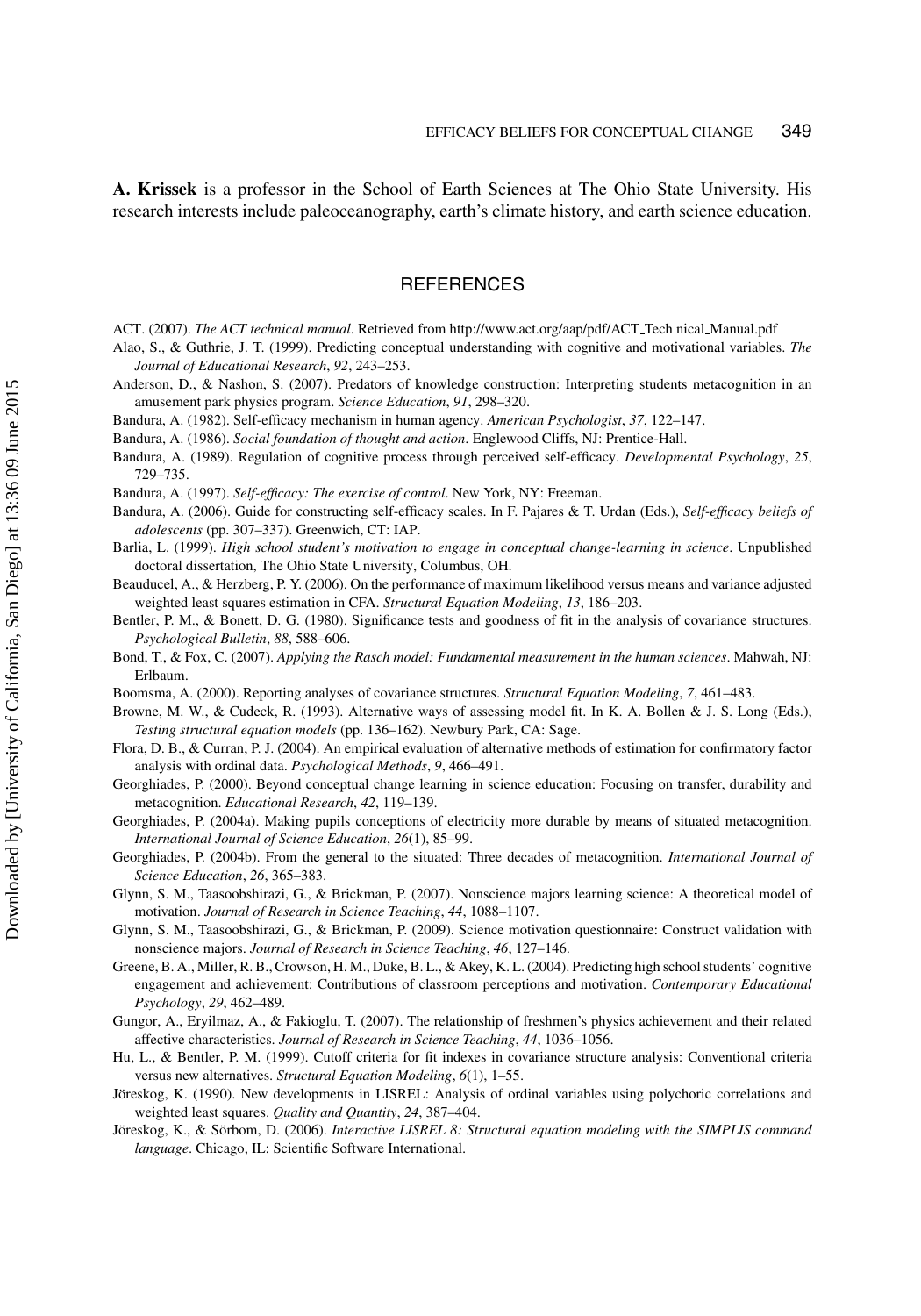#### 350 SACKES ET AL.

Kang, S., Scharmann, L. C., Noh, T., & Koh, H. (2005). The influence of students' cognitive and motivational variables in respect of cognitive conflict and conceptual change. *International Journal of Science Education*, *27*, 1037–1058.

Kowalski, P., & Taylor, A. K. (2004). Ability and critical thinking as predictors of change in students' psychological misconceptions. *Journal of Instructional Psychology*, *31*, 297–303.

Linacre, M. (2006). *Winsteps, Version 3.65*. Chicago, IL: MESA Press.

Linnenbrink, E., & Pintrich, P. R. (2003). Achievement goals and intentional conceptual change. In G. L. Sinatra & P. R. Pintrich (Eds.), *Intentional conceptual change* (pp. 347–374). Mahwah, NJ: Erlbaum.

Mason, L., & Boscolo, P. (2000). Writing and conceptual change. What changes? *Instructional Science*, *28*, 199–226.

- McWhaw, K., & Abrami, P. C. (2001). Student goal orientation and interest: Effect on students' use of self-regulated learning strategies. *Contemporary Educational Psychology*, *26*, 311–329.
- Odgers, B. M. (2007). Elementary pre-service teachers' motivation towards science learning at an Australian university. *The International Journal of Learning*, *14*, 201–216.
- Olson, J. K. (1999). *Learner factors associated with radical conceptual change among undergraduates* (dissertation). University of Southern California, Los Angeles, California.
- Pajares, F., & Miller, M. D. (1994). Role of self-efficacy and self-concept beliefs in mathematical problem solving: A path analysis. *Journal of Educational Psychology*, *86*, 193–203.
- Patrick, H., Mantzicopoulos, P., & Samarapungavan, A. (2009). Motivation for learning science in kindergarten: Is there a gender gap and does integrated inquiry and literacy instruction make a difference. *Journal of Research in Science Teaching*, *46*, 166–191.
- Pintrich, P. R. (1999). Motivational beliefs as resource for and constraints on conceptual change. In W. Schnotz, S. Vosniadou, & M. Carretero (Eds.), *New perspective on conceptual change* (pp. 33–50). Amsterdam, The Netherlands: Pergamon.
- Pintrich, P. R., Marx, R. W., & Boyle, R. A. (1993). Beyond cold conceptual change: The role of motivational beliefs and classroom contextual factors in the process of conceptual change. *Review of Educational Research*, *63*, 167–199.
- Pintrich, P. R., Smith, D. A. F., Garcia, T., & McKeachie, W. J. (1993). Reliability and predictive validity of the Motivated Strategies for Learning Questionnaire (MSLQ). *Educational and Psychological Measurement*, *53*, 801–813.
- Posner, G. J., Strike, K. A., Hewson, P. W., & Gertzog, W. A. (1982). Accommodation of a scientific conception: Toward a theory of conceptual change. *Science Education*, *66*, 221–227.
- Sackes, M., & Trundle, K. C. (2010, March). *The role of metaconceptual awareness in the change and the durability of conceptual understandings*. Paper presented at the annual meeting of the National Association of Research in Science Teaching, Philadelphia, PA.
- Schneider, R. M., Krajcik, J., Marx, R. W., & Soloway, E. (2002). Performance of students in project-based science classrooms on a national measure of science achievement. *Journal of Research in Science Teaching*, *39*, 410–422.

Schumacker, R. E., & Lomax, R. G. (1996). *A beginner's guide to structural equation modeling*. Mahwah, NJ: Erlbaum.

- Schunk, D. H. (1990). Goal setting and self-efficacy during self-regulated learning. *Educational Psychologist*, *25*(1), 71–86.
- Schunk, D. H., & Zimmerman, B. J. (1997). Social origins of self-regulatory competence. *Educational Psychologist*, *32*, 195–298.
- Sinatra, G. M., & Mason, L. (2008). Beyond knowledge: Learner characteristics influencing conceptual change. In S. Vosniadou (Ed.), *International handbook of research on conceptual change* (pp. 560–582). New York, NY: Routledge.
- Sinatra, G. M., & Pintrich, P. R. (2003). The role of intentions in conceptual change learning. In G. L. Sinatra & P. R. Pintrich (Eds.), *Intentional conceptual change* (pp. 1–18). Mahwah, NJ: Erlbaum.
- SPSS for Windows, Rel. 17.0. (2008). *Statistical package for social sciences*. Chicago, IL: SPSS Inc.
- Steel, P. (2007). The nature of procrastination: A meta-analytic and theoretical review of quintessential self regulatory failure. *Psychological Bulletin*, *133*(1), 65–94.
- Strike, K. A., & Posner, G. J. (1992). A revisionist theory of conceptual change. In R. Duschl & R. Hamilton (Eds.), *Philosophy of science, cognitive psychology, and educational theory and practice* (pp. 147–176). Albany, NY: SUNY.
- Thorley, N. R. (1990). *The role of conceptual change model in the interpretation of classroom interactions*. Unpublished doctoral dissertation, University of Wisconsin-Madison.
- Trundle, K. C., Atwood, R. K., & Christopher, J. E. (2007). A longitudinal study of conceptual change: Preservice elementary teachers' conceptions of moon phases. *Journal of Research in Science Teaching*, *44*, 303–326.
- Tuan, H., Chin, C., & Shieh, S. (2005). The development of a questionnaire to measure students' motivation towards science learning. *International Journal of Science Education*, *27*, 639–654.